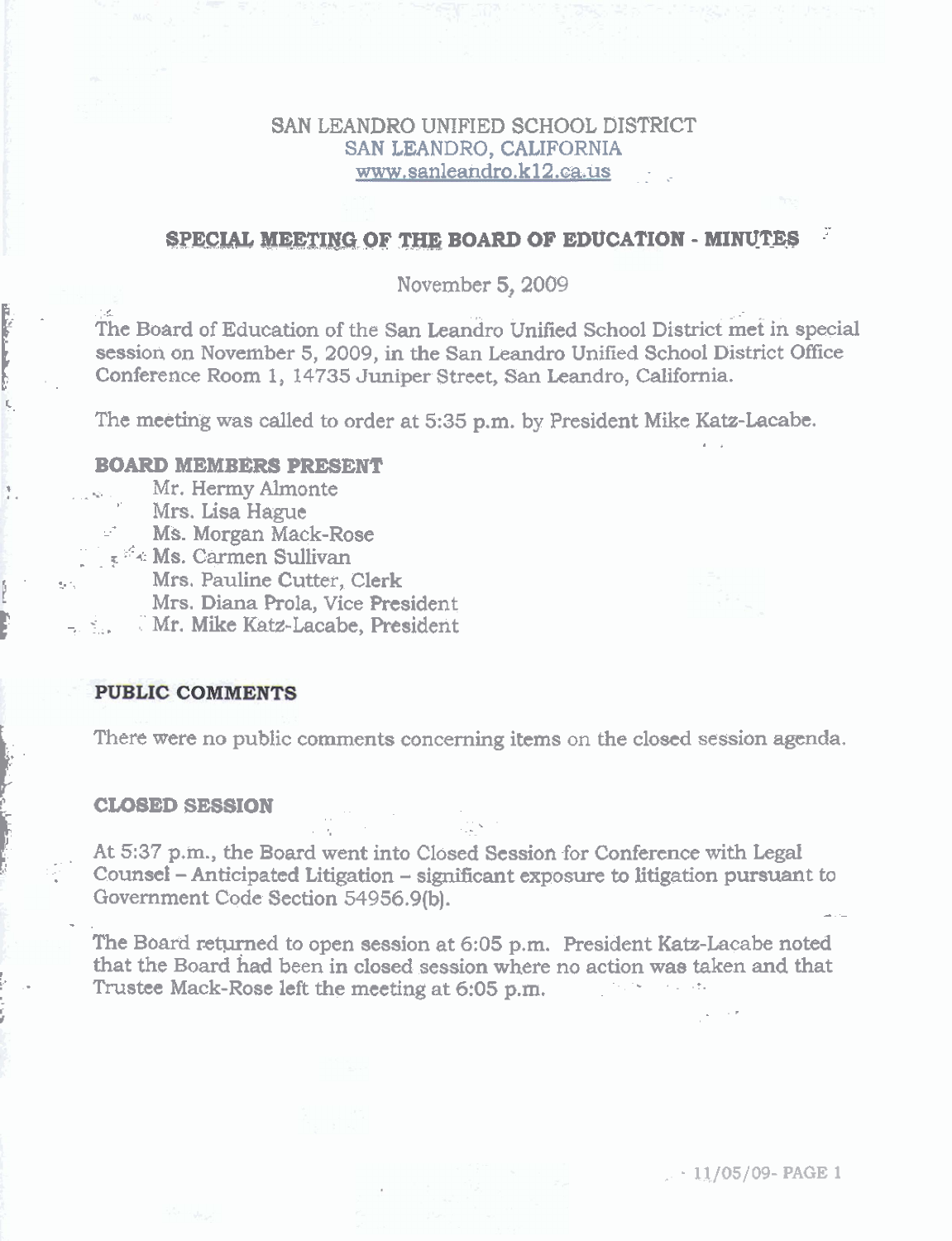# **PUBLIC TESTIMONY**

- **Mark** Montoya **addressed** the **Board in support of Superintendent Lk. He raised a concern with** regards **to the Board considering seeking** legd advice **regarding replacing Superintendent** Lim **and that funds for such an expense would be taken away unnecessarily from the students. Mr. Montoya offered his apolog** for the **manner in** which **he addressed** the Board **at the November 3 Board** meeting, **recognizing** that the **Board has a** hard **decision ahead; however,** he **only asked that Board stand by** their **decisions, explaining** that **his** problem **with Trustee Mack-Rose stems** from **the fact** that **she tends to**  take **a defensive** attitude **in these decision-making issues, reiterating that the**  Board needs to make a decision, stand by it, and "not flip-flop back and forth." **Mr. Montoya wished** that **he could understand the reason** this **Board seems to want to** remove the Superintendent **from her position, despite the** incredible **job she has done, the strong** leadership **she has** brought to **San Leandro Unified,** and **the respect** and recognition **she has earned state-wide with regards to equity. As** a **side note, Mr. Montoya also shared that Jefferson Elementary School** recently **raised \$13,000** from **a three-week** chocolate **sale to save their garden.**
- Alton Jefferson **addressed the** Board **on his perception regarding the fundamentals of politics, leading** him **to believe** that based **on the** information **from** the **members themselves on why they were seeking to be a** Board member, **a decision has** already **been made and** it **has** now become **an issue** of the **Board's lack of** respect **towards the** community, **stating,** \*You **don't need to be threatened by** the union; **just be a** leader **in the** community **and you** will **have their** support." **Mr. Jefferson** felt **that the Board is disregarding the voices of** the minority **parents,** noting **that at a recent** meeting **with** Trustee **Mack-Rose,** when **asked why she** felt that the Superintendent **needed** to **be replaced,** *she* **responded by saying** that **in** comparison **to other neighboring District's tests scores, San kandro Unified** could **do better. Mr.** Jefferson **appealed to Trustee Almonte to be a leader** in **the** community, **and not be part of this effort** against **the Superintendent.**
- **Catrntn** Jefferson **piggybacked on the comments of** the **previous speakers,**  noting her **disbelief on** what **has** been **occumng** in **this District** with **regards to Superintendent Lim's position.** She urged the Board to think about the **consequences yd accountability of their** actions.

# **BOARD MEMBER COMMENTS**

**• Trustee Sullivan commended Mark Montoya for his work with the Jefferson** Elementary **School PTA. Trustee Sullivan** attended **the Wednesday** morning **rally** with **the kids, experiencing first-hand the accomplishments of** the **PTA**  under **his leadership.**